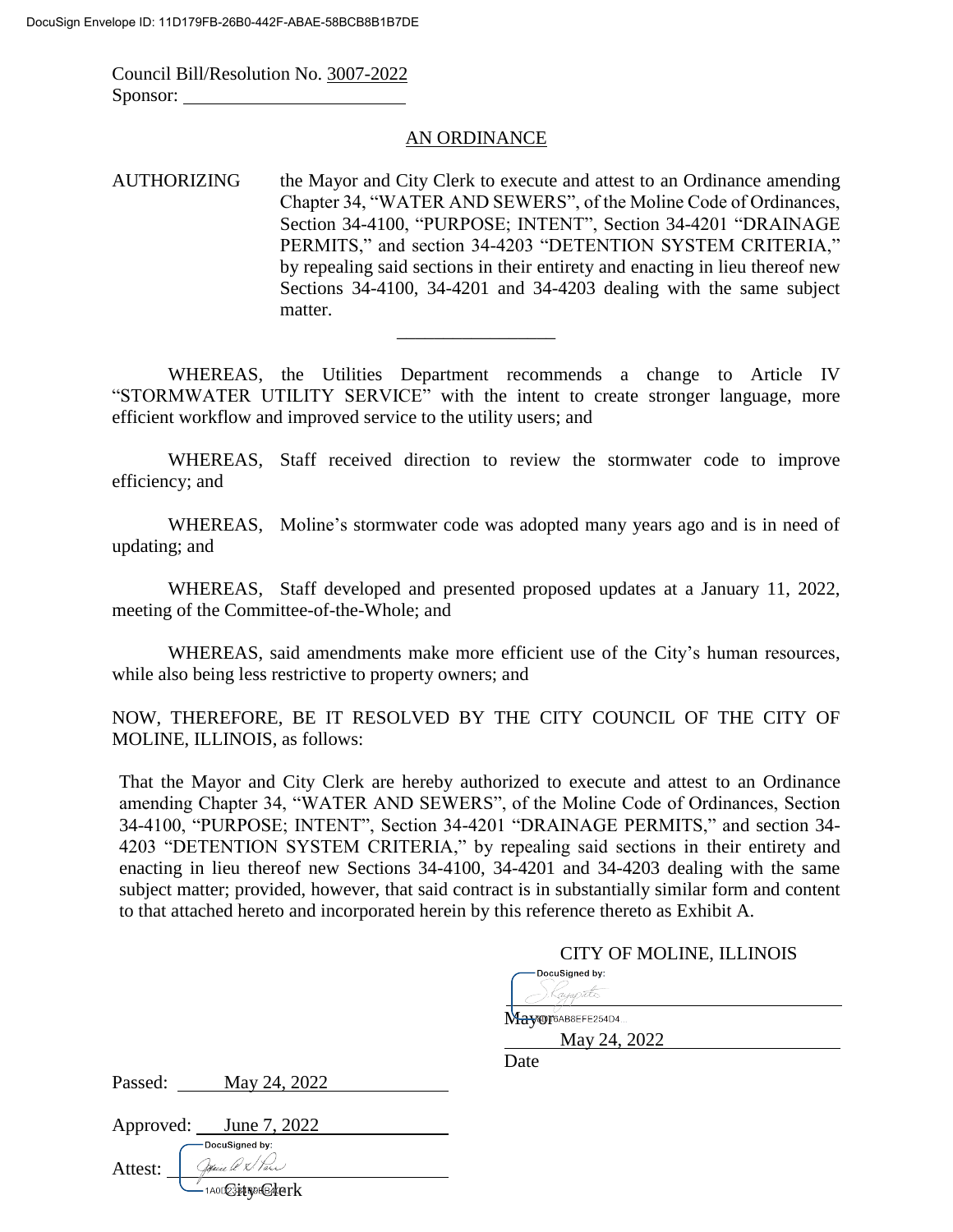# **Ordinance changes**

# **SEC. 34-4100. PURPOSE; INTENT.**

- $\triangleright$  SEC. 34-4100 (a) The purpose of this chapter is to protect the public health, safety, and welfare of the residents of Moline from damage from stormwater runoff and floods. by reduction, control and prevention of the discharge of pollutants to the City'smunicipal separate storm sewer utility system and to require that property owners who discharge any stormwater into the City's storm sewer utility system pay for a share of the cost of the drainage facilities necessary to manage such stormwaters and floods.
- $\triangleright$  SEC. 34-4100 (2) To establish a stormwater utility to coordinate, design, construct, manage, operate, maintain, and improve the stormwater system, to prevent the infiltration of stormwater into the sanitary sewer system, and to fund same;
- $\triangleright$  SEC. 34-4100 (6) To maintain and improve the quality and quantity of water impacted by the storm drainage system within the City of Moline;

# **SEC.34-4201. DRAINAGE PERMITS**

(a) Class 1 Drainage Permit.

Any construction that meets one of the following thresholds shall require a Class 1 drainage permit:

(1)Any construction that will include the addition of an impervious surface area (i.e., streets, roof, patio, parking area, or any combination thereof) greater or equal to 500 1500 square feet and less than one acre.

#### *Projects that fall into this threshold are often inspected by other city staff, and have very little impact to the stormwater system. By changing these parameters we would be reducing the hurdles for contractors, and each project that occurs in Moline (no matter how small) still must comply with our stormwater ordinance.*

## *Note: Rock Island and East Moline are at a 500 & 1000 square ft threshold*

(2)Any land disturbing activity (i.e., clearing, grading, stripping, excavation, fill, or any combination thereof) that will affect an area greater than or equal to 500 10,000 square feet and less than one acre (43,560 square feet);

*500 square ft of land disturbance is a relatively small area, and triggers many projects that are already being inspected by city staff, mostly in the form of concrete replacement. By increasing this threshold to 10,000 square ft we would reduce the hoops that contractors need to jump through on smaller projects while still keeping appropriate permit requirements.*

*Note: Rock Island and East Moline are both at a 10,000 square ft threshold*